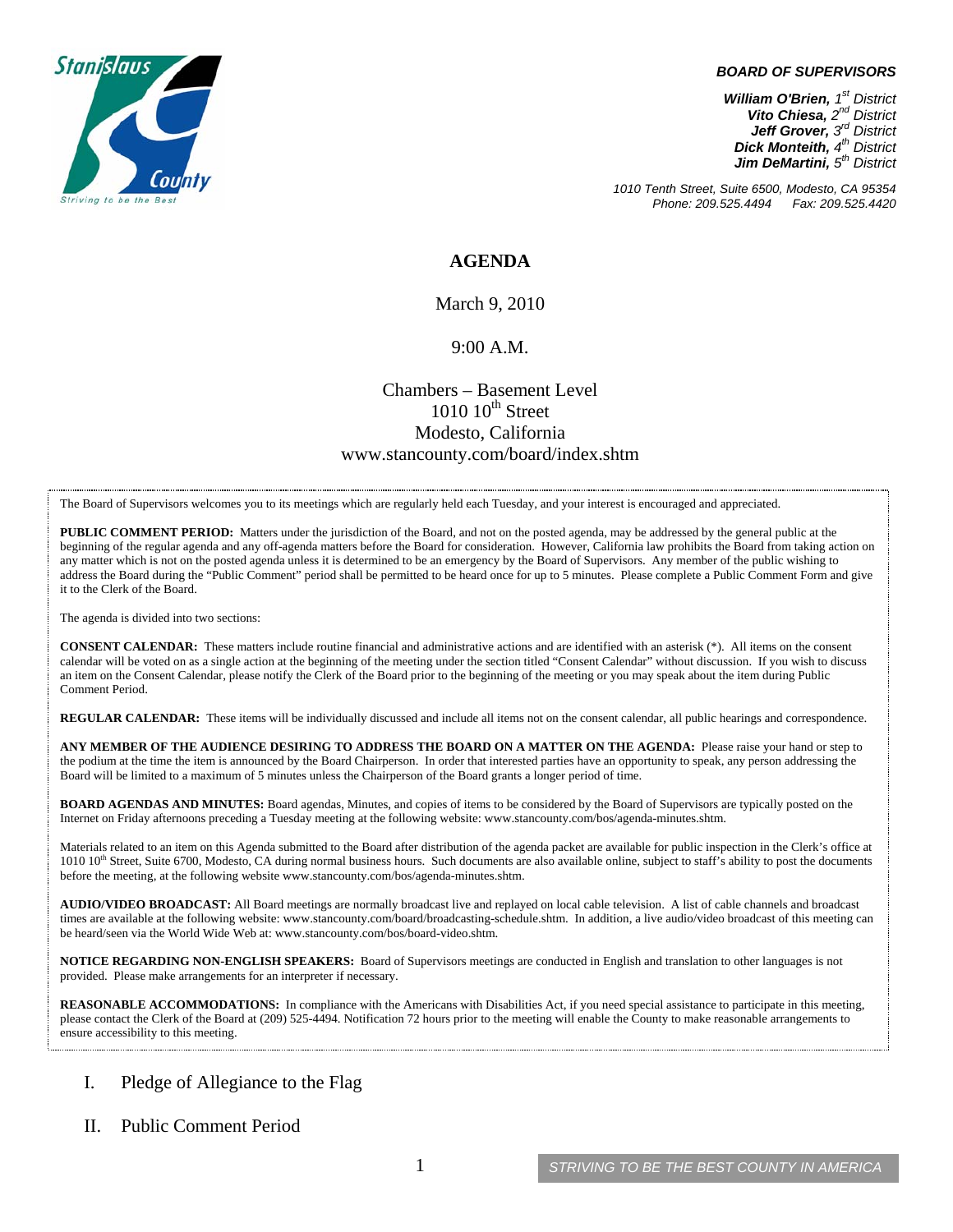## III. Consent Calendar

# IV. Agenda Items

- A. Miscellaneous
- \* 1. Approval of the Minutes for March 2, 2010 ([View Item\)](http://www.stancounty.com/bos/minutes/2010/min03-02-10.pdf)
- \* 2. Approval to Adopt and Waive the Second Reading of Ordinance C.S. 1073 Repealing Chapter 9.65 of the Stanislaus County Code Regarding Establishment of the Stanislaus Family Justice Center Commission – Chief Executive Office ([View Item\)](http://www.stancounty.com/bos/agenda/2010/20100309/A02.pdf)
- \* 3. Approval to Commend:
	- a. David Ingersoll, Director of the Department of Child Support Services, Upon his Retirement from Stanislaus County ([View Item\)](http://www.stancounty.com/bos/agenda/2010/20100309/A03a.pdf)
	- b. Stephen Smith, Assistant Auditor-Controller, Upon his Retirement from the Stanislaus County Auditor-Controller Department ([View Item\)](http://www.stancounty.com/bos/agenda/2010/20100309/A03b.pdf)
- B. Chief Executive Office
- \* 1. Approval to Declare Forty-Two County Vehicles as Surplus and Authorize Their Sale – General Services Agency ([View Item\)](http://www.stancounty.com/bos/agenda/2010/20100309/B01.pdf)
- \* 2. Approval to Issue Invitation for Bids to Provide Stanislaus County Natural Gas General Services Agency ([View Item\)](http://www.stancounty.com/bos/agenda/2010/20100309/B02.pdf)
- \* 3. Approval to Set a Public Hearing for April 6, 2010, at 9:05 a.m. to Adopt a Negative Declaration for the JND Thomas Co., Inc., Application for Permit to Operate a Food Processing By-Product Use Site – Environmental Resources ([View Item\)](http://www.stancounty.com/bos/agenda/2010/20100309/B03.pdf)
- \* 4. Approval to Set a Public Hearing on March 30, 2010 at 9:05 a.m. to Consider the Adoption of Updated County Public Facility Fees Pursuant to Title 23 of Stanislaus County Ordinance Code – Chief Executive Office ([View Item\)](http://www.stancounty.com/bos/agenda/2010/20100309/B04.pdf)
	- 5. Authorization of a Letter of Support for the Central Valley Next Generation Broadband Infrastructure Plan as part of an Application for American Recovery and Reinvestment Act Broadband Funding – Chief Executive Office ([View Item\)](http://www.stancounty.com/bos/agenda/2010/20100309/B05.pdf)
- C. Department of Public Works
- \* 1. Approval of a Resolution Authorizing the Public Works Transit Division Manager to Act as Certifying Representative for All Federal and State Grant and Funding Activities Initiated By and For the Stanislaus County Public Works Transit Division and Stanislaus Regional Transit ("StaRT") ([View Item\)](http://www.stancounty.com/bos/agenda/2010/20100309/C01.pdf)
- \* 2. Approval of Purchase Agreement to Acquire Road Right-of-Way Easement for the Las Palmas Avenue at Sycamore Avenue Intersection Project, Parcel Owner Jorge Gonzalez, APN: 048-003-047 ([View Item\)](http://www.stancounty.com/bos/agenda/2010/20100309/C02.pdf)
- \* 3. Approval to Award a Contract to SPX Corporation for the Purchase and Installation of Electronic Fareboxes for the County's Stanislaus Regional Transit (StaRT) Public Transit Buses ([View Item\)](http://www.stancounty.com/bos/agenda/2010/20100309/C03.pdf)
- D. Department of Planning and Community Development
- E. County Counsel
- V. Scheduled Matters